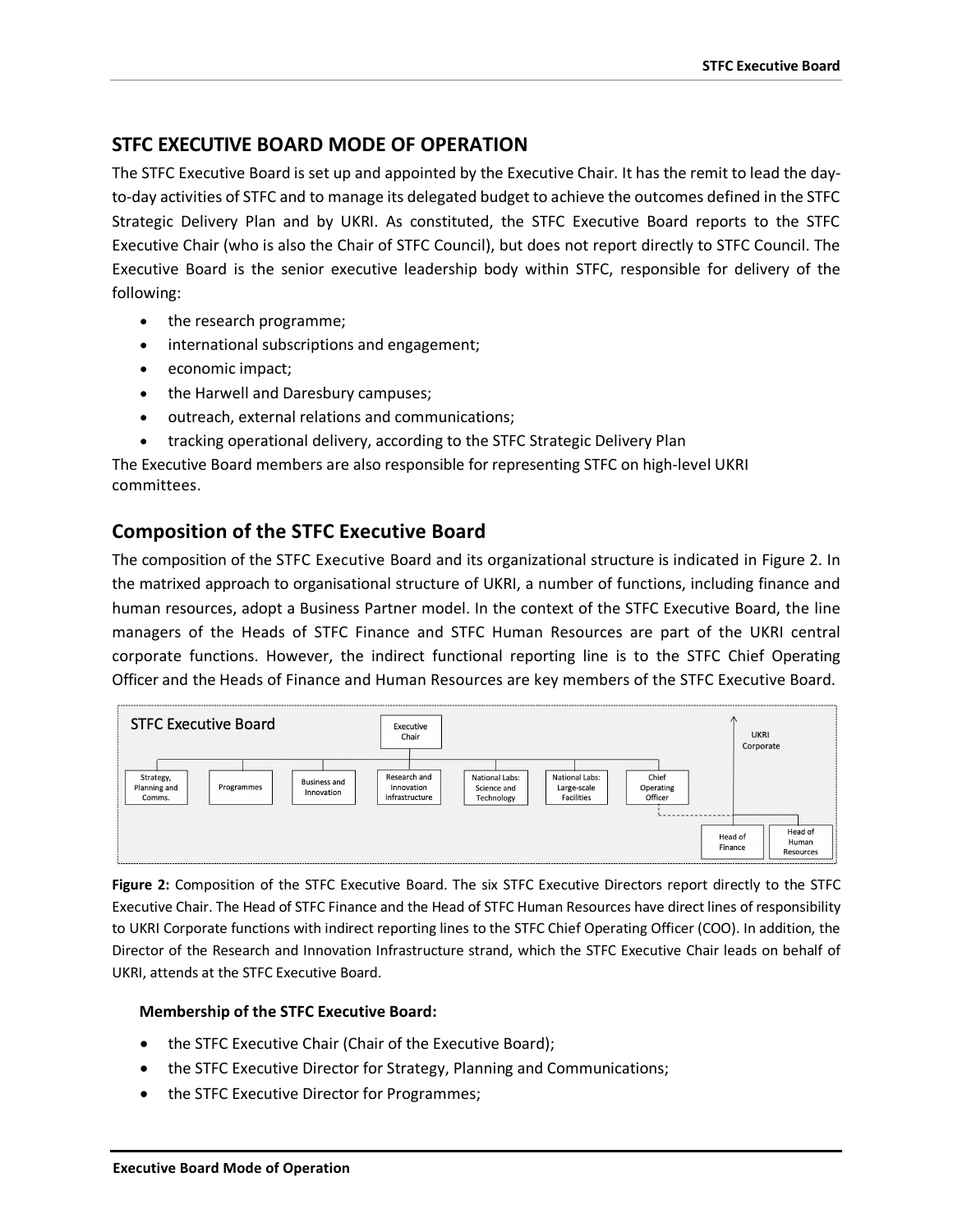- the STFC Executive Director for National Laboratories: Science and Technology;
- the STFC Executive Director for National Laboratories: Large-Scale Facilities;
- the STFC Chief Operating Officer;
- the STFC Executive Director for Business and Innovation;
- the Director for the Research and Innovation Infrastructure Roadmap project;
- the Head of STFC Finance (who is the corresponding UKRI Business Partner);
- the Head of STFC Human Resources (who is the corresponding UKRI Business Partner).

The Secretariat is provided through the Executive Chair's office.

The constitution of the Executive Board is defined by the Executive Chair, in consultation with the STFC Council. With the exception of the Executive Chair, who is appointed by the Secretary of State, the members of the Executive Board are appointed through STFC's standard recruitment processes.

## **Corporate Responsibility of the STFC Executive Board**

The STFC Executive Board works as a team to deliver the corporate goals of STFC as defined in the STFC Strategic Delivery Plan. The members of the Executive Board are expected to adopt a corporate approach to the management of STFC. Specifically, all members of the Executive Board will:

- Reflect and enable the vision and objectives of UK Research and Innovation.
- Share corporate accountability for: the delivery of STFC's Vision and Strategic Delivery Plan, overseeing the development of future strategy, policy and plans to optimise delivery of STFC's objectives.
- Ensure effective corporate governance and meeting of our statutory obligations; continuously improving STFC's overall performance, tracking against agreed metrics.
- Be visible and leading advocates in communicating STFC's vision to STFC staff.
- Act as role models and champions for STFC's organisational values and actively support its equality, diversity and inclusion principles.
- Adhere to the Nolan principles of public office.
- Ensure that STFC operates safely.
- Be responsible for the effective management of STFC finances.
- Act as senior ambassadors for STFC at the international, national and local levels
- Work in close collaboration with the other Executive Directors to:
	- o provide strategic support to drive our people performance;
	- $\circ$  strengthen strategic relationships including those with key universities and overseas facilities;
	- o maximise the exploitation and impact of our science for industry.
- Undertake leadership or support of other ad-hoc activities as directed by the Executive Chair.